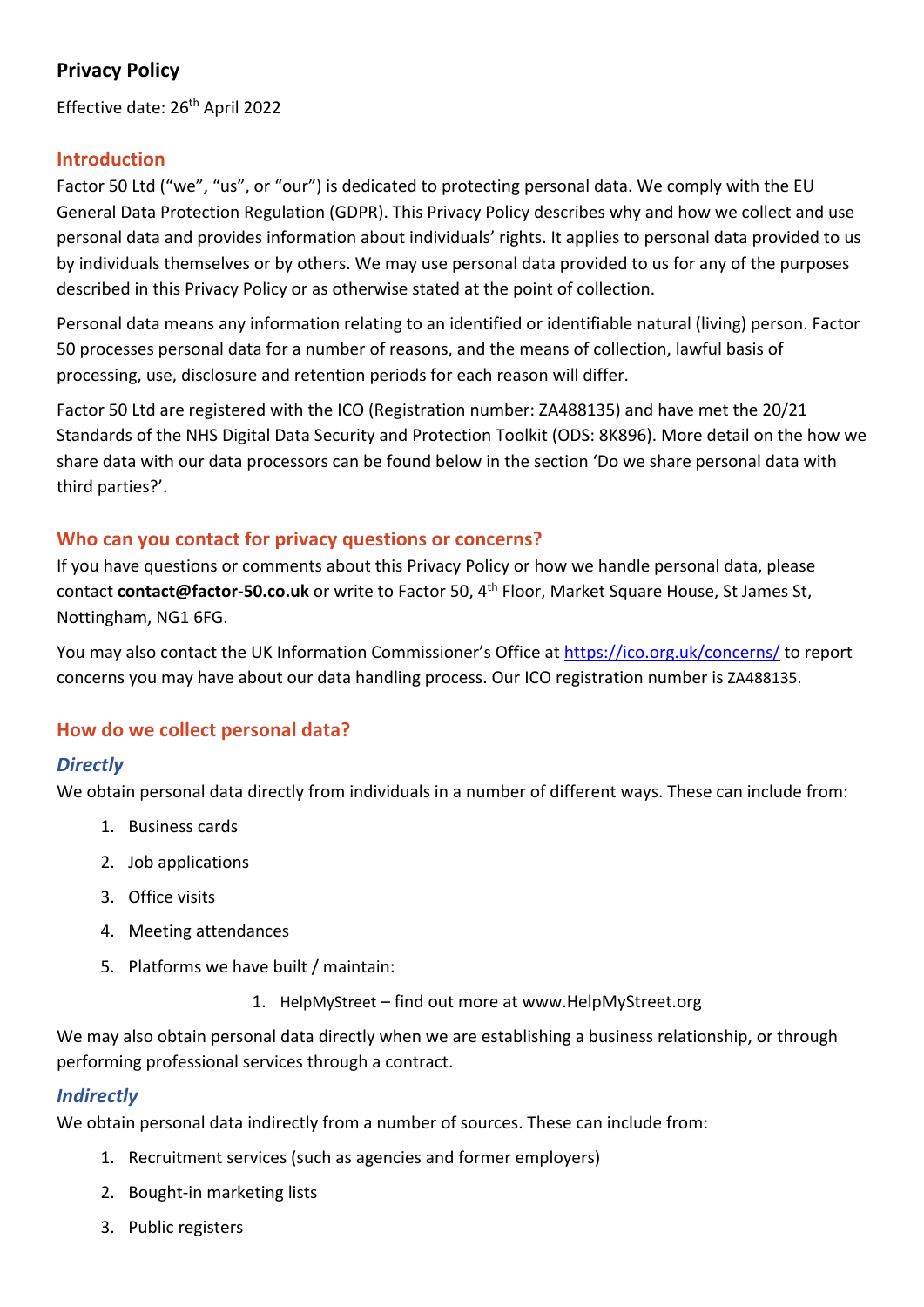- 4. Framework agreements
- 5. Internet searches
- 6. News articles

We may also obtain personal data indirectly from our business clients. This will be in the event that our business clients engage us to perform professional services and personal data that they control will be shared as part of that engagement. For example, we may need to review workforce data that will inevitably contain personal data. Our services may also include processing personal data under our clients' control on our hosted cloud applications, which may be governed by different privacy terms and policies.

## **What are the categories of personal data that we collect?**

We may obtain the following categories of personal data through either direct interactions, client engagements, suppliers, job applications or other situations including those described in this Policy.

## *Personal data*

Personal data we commonly collect to conduct our business activities include:

- 1. Financial information of staff and suppliers (e.g. bank details)
- 2. Family and beneficiary details for insurance and pension planning services (e.g. names and dates of birth)
- 3. Professional details (e.g. career history, education, professional memberships)
- 4. Contact details (e.g. name, job title, contact number, email address, postal address)
- 5. Name, address and contact details for users of HelpMyStreet, including indirect users where help has been requested on their behalf. Go to www.HelpMyStreet.org for more information and a detailed HelpMyStreet privacy policy.

## *Special categories of personal data*

We usually do not collect special categories of personal data about individuals. In the event that we do process special categories of personal data, it is with the explicit consent of the individual unless it is obtained indirectly for legitimate purposes. Examples of special categories of personal data we may obtain include:

- 1. Information provided to us by clients in the course of a professional engagement
- 2. Dietary restrictions or access requirements when registering for in-person events that reveal religious beliefs and/or physical health information
- 3. Personal identification documents that may reveal race or ethnic origin

## *Personal data relating to criminal convictions*

We may obtain personal data about employees, contractors or any other individual providing services for us that reveals information about criminal convictions.

## **What are the lawful bases we use for processing personal data?**

In order to process personal data we must have a lawful basis for doing so. We may depend on the following lawful bases when collecting and using personal data to perform our business activities and provide our services: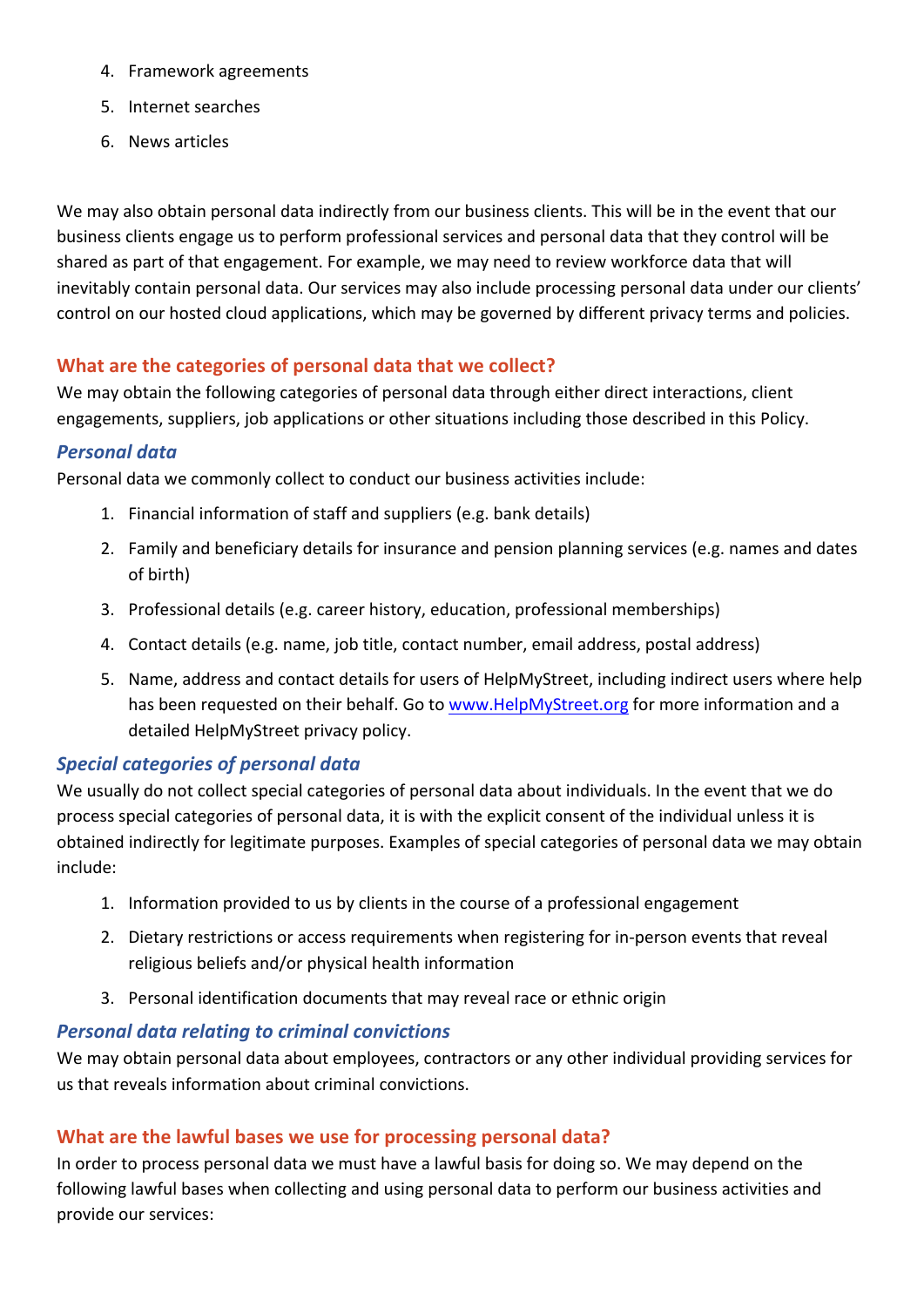- 1. Legal obligations and public interests: We may process personal data to meet certain regulatory and public interest obligations or mandates
- 2. Legitimate interests: We may rely on legitimate interests based on our evaluation that the processing is fair, reasonable and balanced. Examples include:
	- Direct marketing to deliver insights and knowledge we believe is welcomed by our clients, subscribers and those who have interacted with us
	- Provision of employee benefits such as eyecare vouchers to raise staff morale and satisfaction
- 3. Consent we may rely on your freely given consent
- 4. Contract we may process personal data in order to preform contractual obligations

## **Why do we need personal data?**

We will always endeavour to explain our rationale for collecting personal data and maintain transparency throughout. Reasons can include:

- 1. Providing our professional services
- 2. Providing professional advice and delivering reports related to our professional services
- 3. Promoting our professional services to existing and prospective business clients
- 4. Travel arrangement assistance
- 5. Seeking qualified candidates
- 6. Fulfilling employment or contractual obligations

## **Do we share personal data with third parties?**

Sometimes we may share personal data with trusted third parties to help us deliver effective and quality services.

These recipients are either contractually bound to safeguard the data we entrust them or will sign an agreement to ensure this is the case.

Recipients that we engage with can include:

- 1. Parties that support us as we provide services (e.g. IT system support, providers of telecommunication systems, document production services and cloud-based software services)
- 2. Sub-contractors and partner organisations involved in delivering our professional services
- 3. Professional advisers such as lawyers and insurers
- 4. Recruitment service providers
- 5. Law enforcement and regulatory agencies

## **Do we transfer personal data outside the European Economic Area (EEA)?**

We endeavour to store personal data on servers located in the EEA. In the event that we store personal data outside the EEA, we will always ensure that appropriate safeguards are in place to guarantee individuals' rights remain enforceable (such as the EU-US Privacy Shield).

#### **Do we use cookies?**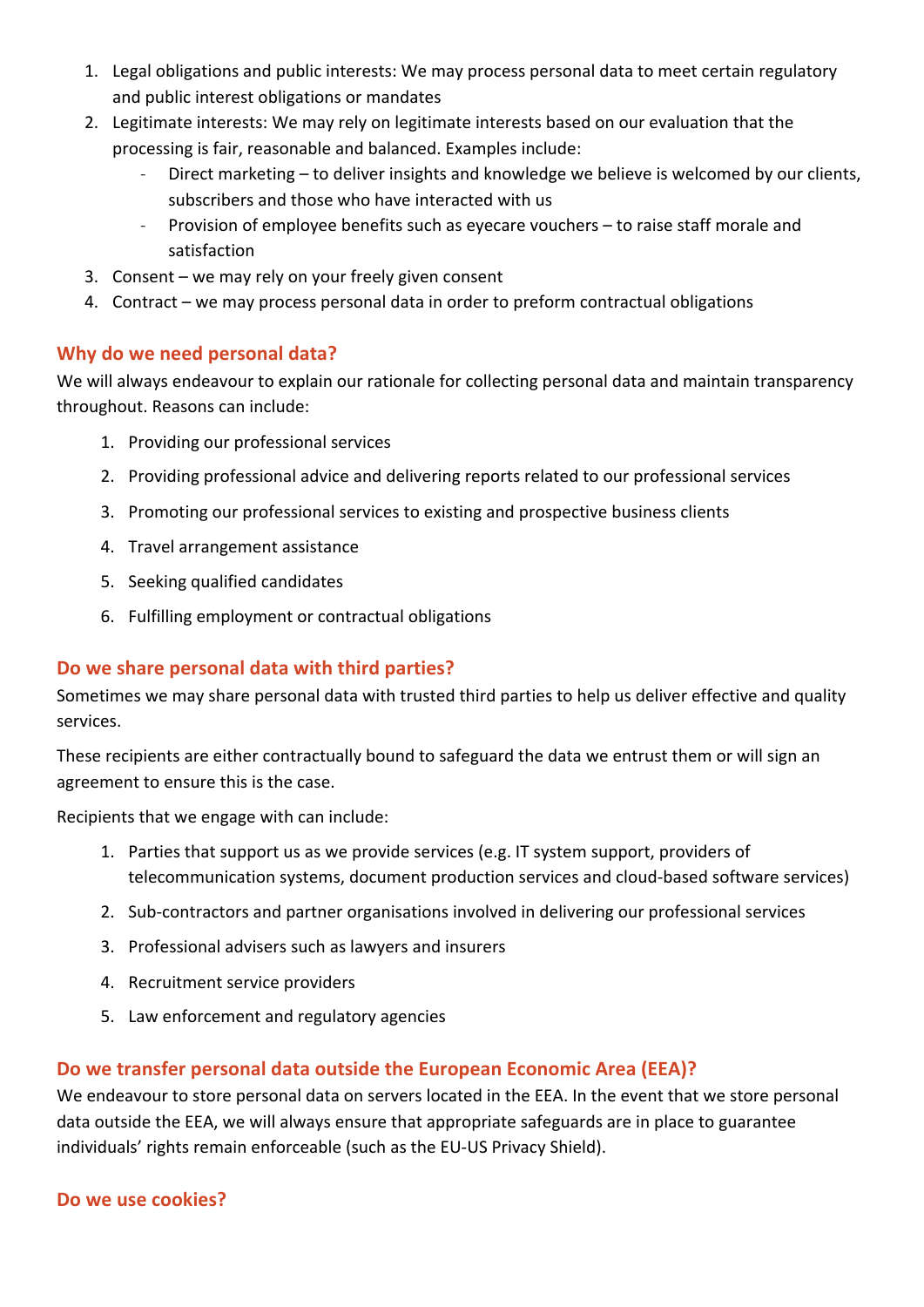Our website may use cookies. Where cookies are used, a statement will be sent to your internet browser explaining the use of cookies.

## **What are your data protection rights?**

Your rights are outlined below. To submit a request, please email **contact@factor-50.co.uk**

### *The right of access to personal data*

You have the right to access your personal data held by us.

### *The right of rectification*

You have the right to request the correction of personal data held by us to the extent that it is inaccurate or incomplete.

#### *The right to data portability*

You have the right (in certain circumstances) to obtain personal data in a format to allow you to transfer it to another organisation.

### *The right to withdraw consent*

You have the right to withdraw consent at any time, and the process to withdraw consent will be as easy as the process to give consent.

### *The right to object*

You have the right to object to processing based on legitimate interests or the performance of a task in the public interest/exercise of official authority (including profiling).

This right also applies to direct marketing and processing for purposes of scientific/historical research and statistics.

## *The right to restrict processing*

You have the right (in certain circumstances) to "block" or suppress the processing of your personal data.

## *The right to object to automated decision making (including profiling)*

You have the right (in certain circumstances) to object to automated decisions (including profiling) based upon the processing of personal data and request human involvement.

#### *The right to erasure/to be forgotten*

You have the right (in certain circumstances) to request the deletion of personal data where there is no compelling reason for its continued processing.

We may request specific information from you to help us confirm your identity and therefore ensure your rights. This will help us guarantee that personal data is not disclosed to any person who has no right to receive it.

#### **Personal data security**

The measures we use to ensure personal data security include:

- 1. Putting in place policies and procedures to protect personal data from loss, misuse, alteration or destruction.
- 2. Making sure that access to personal data is limited only to those who need access to it and that confidentiality is maintained.
- 3. Applying pseudonymisation and anonymisation techniques to further protect the data.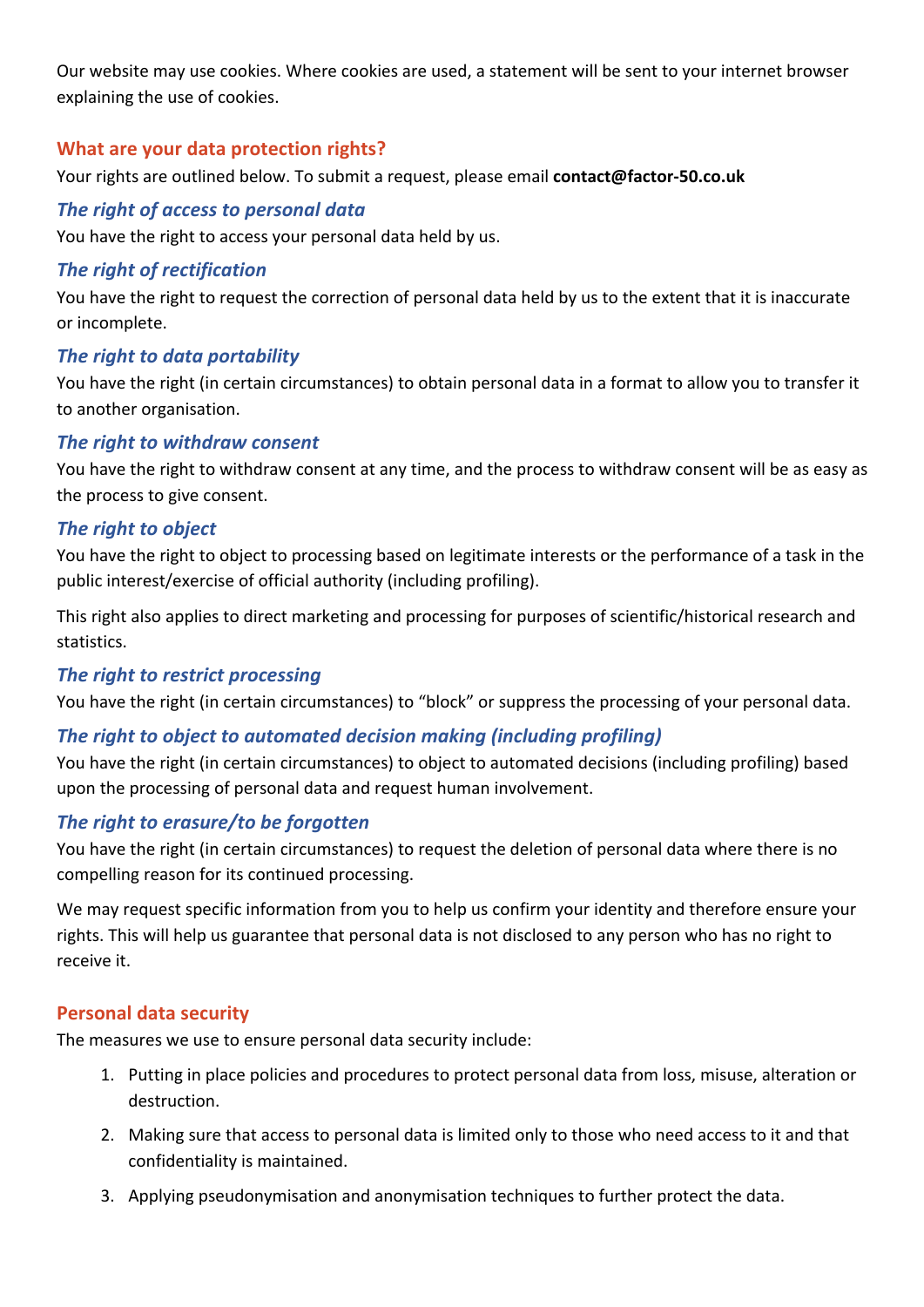Please be aware that the transmission of data via the Internet is not always completely secure. Whilst we will do our utmost to protect the security of your personal data, we cannot guarantee the security of your data transmitted to our site; any transmission is at your own risk.

## **How long do we retain personal data?**

We retain personal data to:

- 1. Provide our services
- 2. Stay in contact with you
- 3. Comply with applicable laws, regulations and professional obligations that we are subject to

Unless a different time frame applies as a result of business need or specific legal, regulatory or contractual obligations, we retain personal data for two years from the most recent engagement or processing.

We will dispose of personal data in a secure manner when we no longer require it.

## **Job applicants, current and former employees**

Personal details you provide in your application for a job opening at Factor 50 will be used by us to process your application in accordance with the GDPR and other applicable laws.

## *Third parties*

We may also share your data with approved organisations for fraud prevention purposes or with other third-party suppliers working on our behalf, such as employment verification service providers.

## *Data retention*

In all instances we take steps to ensure that an adequate level of protection is given to your personal data. Any information provided will only be stored for the necessary amount of time required, after which it will be safely destroyed. By submitting your application you are agreeing to your data being processed in accordance with these terms.

Personal information about unsuccessful candidates will be held for 12 months after the recruitment exercise has been completed, it will then be destroyed or deleted. We retain de-personalised statistical information about applicants to help inform our recruitment activities, but no individuals are identifiable from that data.

## *Upon employment*

Once a person has taken up employment with Factor 50, we will compile a file relating to their employment. The information contained in this will be kept secure and will only be used for purposes directly relevant to that person's employment. Once their employment has ended, we will retain the file in accordance with the requirements of our retention schedule and then delete or anonymise it.

## **Visitors to our websites**

When someone visits https://www.factor-50.co.uk/ or www.HelpMyStreet.org/:

- 1. We collect standard internet log information and details of visitor behaviour patterns.
- 2. We do this to find out things such as the number of visitors to the various parts of the sites.
- 3. We collect this information in a way which does not identify anyone. We do not make any attempt to find out the identities of those visiting our website.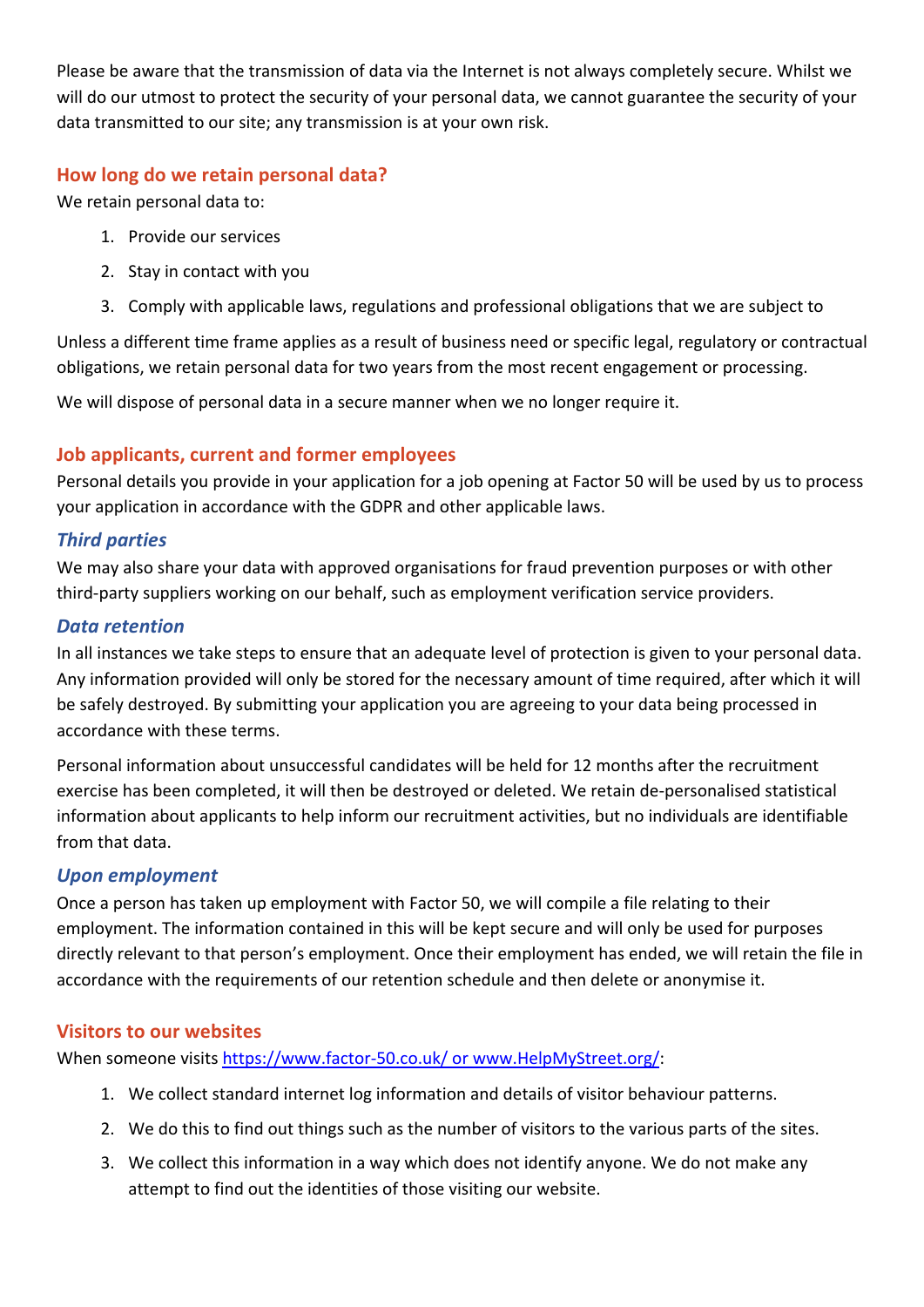4. We will not associate any data gathered from these sites with any personally identifying information from any source.

### **Links to other websites**

On our websites and their subdomains, we may provide links to other websites - known as external links. This privacy notice does not cover the links within this site linking to other websites. We encourage you to read the privacy statements on the other websites you visit.

External links are selected and reviewed when the page is published. However, we are not responsible for the content of external websites we have no control over. The content on external websites can be changed without our knowledge or agreement.

Some of our external links may be to websites which also offer commercial services, such as online purchases. The inclusion of a link to an external website from our website should not be understood to be an endorsement of that website or the site's owners, their products or services.

### **People who email us**

Any email sent to us, including any attachments, may be monitored and used by us for reasons of security and for monitoring compliance with office policy.

Email monitoring or blocking software may also be used. Please be aware that you have a responsibility to ensure that any email you send to us is within the bounds of the law.

## **Changes to this privacy policy**

We keep our privacy notice under regular review. This privacy notice was last updated on 26<sup>th</sup> April 2022.

---------

## **Modern Slavery and Human Trafficking**

We would like to make a simple statement about modern slavery and human trafficking:

Modern Slavery is the term used within the UK and is defined within the Modern Slavery Act 2015.

The Act categorises offences of Slavery, Servitude and Forced or Compulsory Labour and Human Trafficking.

Factor 50 Ltd continues to adopt a zero tolerance to modern slavery, human trafficking, all forms of servitude and forced and compulsory labour.

We fully support the government's objectives to eradicate all forms of modern slavery and human trafficking.

We continue to set high standards of impartiality, integrity, transparency, and objectivity. We will ensure that our activities and those of any sub-contractors operate to the highest level of ethical standards operating under sound governance arrangements.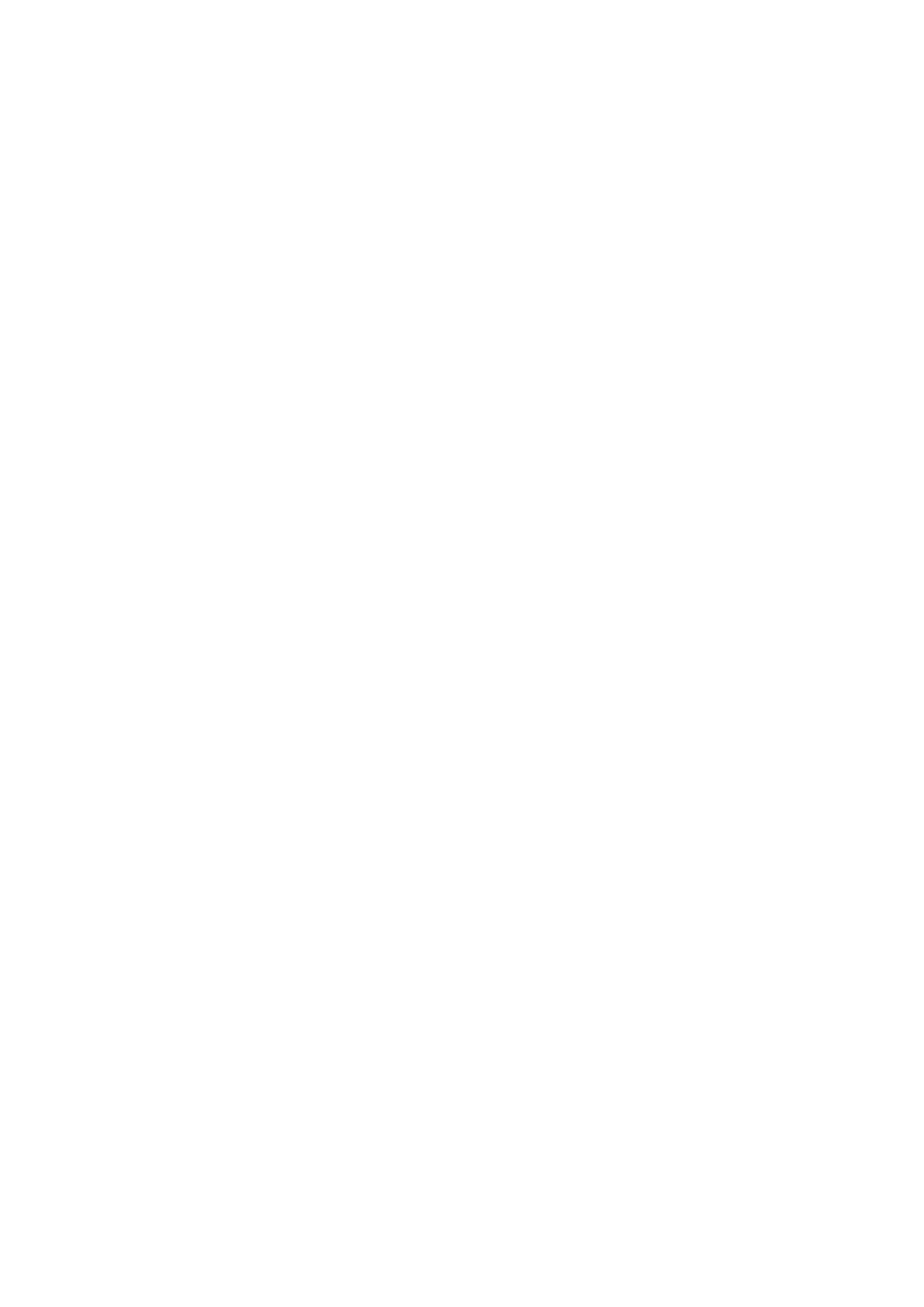# **Patient Privacy Policy**

Effective date: June 17<sup>th</sup>, 2020.

## **Who is this document for?**

This document is for all people who have been a patient or interacted with NHS services in England over the past five years. Please note, we do not use NHS patient data for HelpMyStreet.

## **What type of personal information we hold**

We hold and process data that has been anonymised and which cannot be used to identify an individual. We also hold and process data that is pseudonymised prior to being sent to us, meaning that parts of the data that could be used to identify someone are replaced with a key. We do not hold that key and so are not able to identify anyone from the pseudonymised data that we hold.

We hold pseudonymised and anonymised extracts of health and care records received in the National Health Service in England.

You may be included in this database if you have been a patient at a GP practice or NHS hospital in England, or have interacted with social care, community care or mental health services through the NHS in England, and you have not opted out of your data being sent to NHS Digital or used in healthcare research and planning. You are able to manage your personal data choices within the NHS by following this link.

## **How we use your personal information**

We process patient data for a number of different purposes including:

- 1. To help healthcare organisations identify areas of opportunity in performance or efficiency and work with them to improve
- 2. To support NHS England joining up health and care data initiatives including Local Health and Care Record Exemplars

Under General Data Protection Regulation (GDPR) we have specified the legal bases for collecting and processing your data; this is as follows:

- 1. Article 6 (1) (f) It is necessary for our legitimate interests in being able to provide tools and services that will benefit healthcare organisations.
- 2. Article 9 (2) (j) It is necessary for reasons that are in the public interest in the area of public health. We provide tools and services to public healthcare organisations that help them to monitor and improve the standards and quality of care that they offer. Our processing is thus designed to benefit patients and society as a whole through facilitating better healthcare in the UK

Some of our NHS clients provide us with pseudonymised patient-level healthcare data that we use for our analyses; here we act as the data processor and our NHS client acts as the data controller who is acting in the public interest. The legal basis for processing the data here is, through the data controller, article 6(1)(e) and 9(2)(j) of GDPR, which state that it is necessary for reasons in the public interest.

## **How we share your personal information**

Your personal data will be used only for specific client work and for research in the public interest. The data we share with our NHS clients will not be identifiable unless specifically requested to do so by the data controller.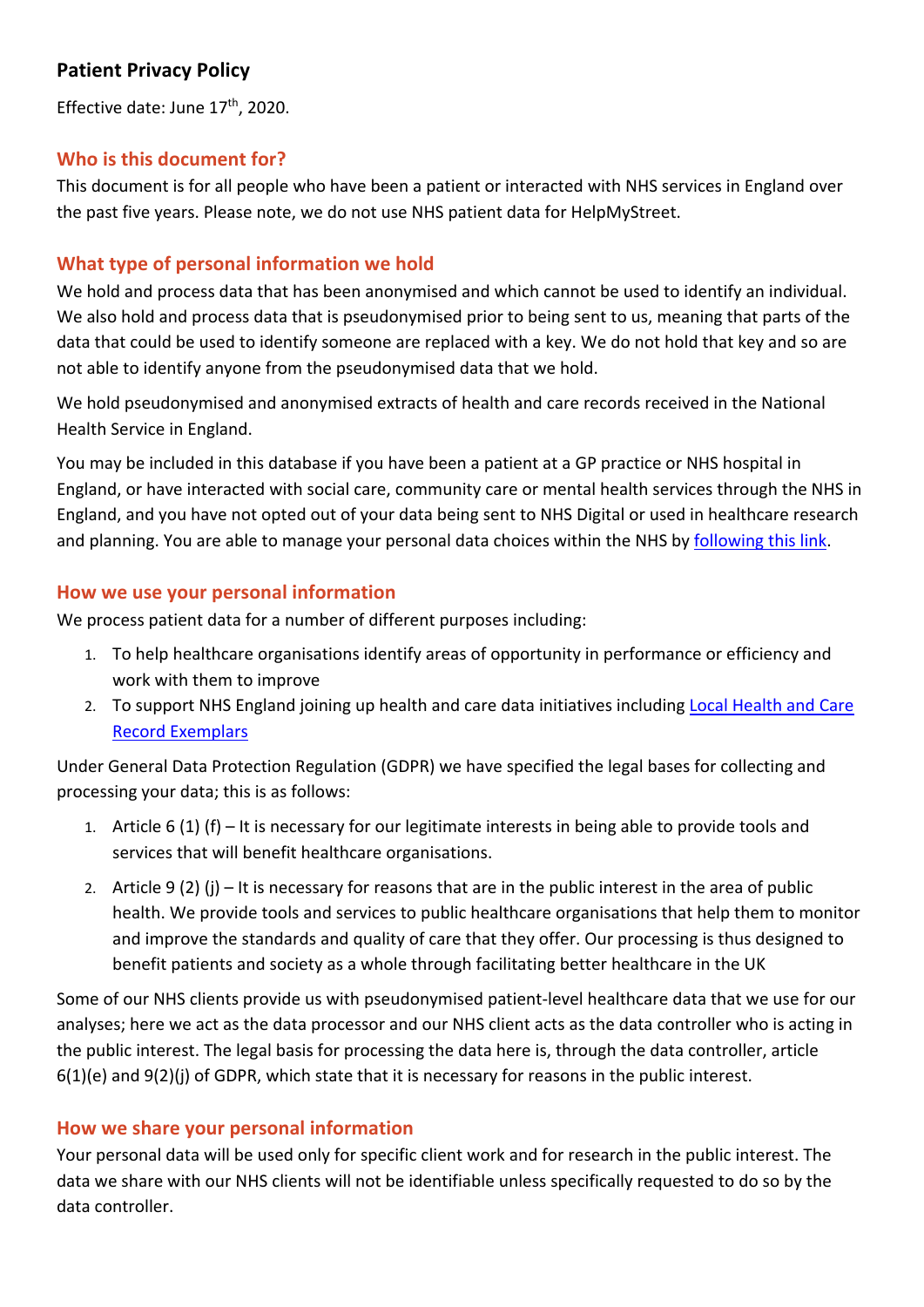#### **Where we process your personal information**

The patient data we receive from NHS Digital and from other NHS organisations is only ever processed in the UK. We never send or process your personal data outside of the UK.

### **How long we keep your personal information**

When acting as a data processor, we keep pseudonymised data provided to us by our NHS clients for a maximum of 6 months after the end of our contract of work.

### **Accessing your information and other rights**

You have a number of rights relating to your personal information, including:

### *The right of access to personal data*

You have the right to access your personal data held by us.

### *The right of rectification*

You have the right to request the correction of personal data to the extent that it is inaccurate or incomplete. If any of the information we hold about you is incorrect or incomplete then this should be corrected through your healthcare provider or via NHS Digital.

## *The right to restrict processing*

You can request that the use of your personal information is limited to storage only and that we use it for no other purpose. This applies when you contest the accuracy of the personal information that we hold, or our use of the information is unlawful, or we no longer need the information except in relation to legal claims, or you object to the use of your data and we need to verify whether or not out purpose for keeping it overrides the grounds of your objection

## *The right to erasure/to be forgotten*

You can request that your personal information is erased if it is no longer necessary for Factor 50 to keep it, or you no longer consent for your personal healthcare information to be used for research and planning (see below), or you object and there are no overriding grounds to keep it or if it is unlawful for us to continue to keep it.

### **How to object or withdraw consent**

You can opt out of your confidential patient information being used for research and planning by visiting https://www.nhs.uk/your-nhs-data-matters/. Opting our means that your personal and health data will not be passed to us. Moreover, if we already hold your personal information and you subsequently opt out, when our systems are refreshed your information will no longer be held by us.

#### **How to contact us**

If you have any query about your personal information rights then please contact our Information Governance lead, at **contact@factor-50.co.uk**, or write to us at Factor 50, 4th Floor, Market Square House, St James St, Nottingham, NG1 6FG.

#### **How to complain**

If you feel that we have let you down in relation to your information rights, then please contact us using the details above.